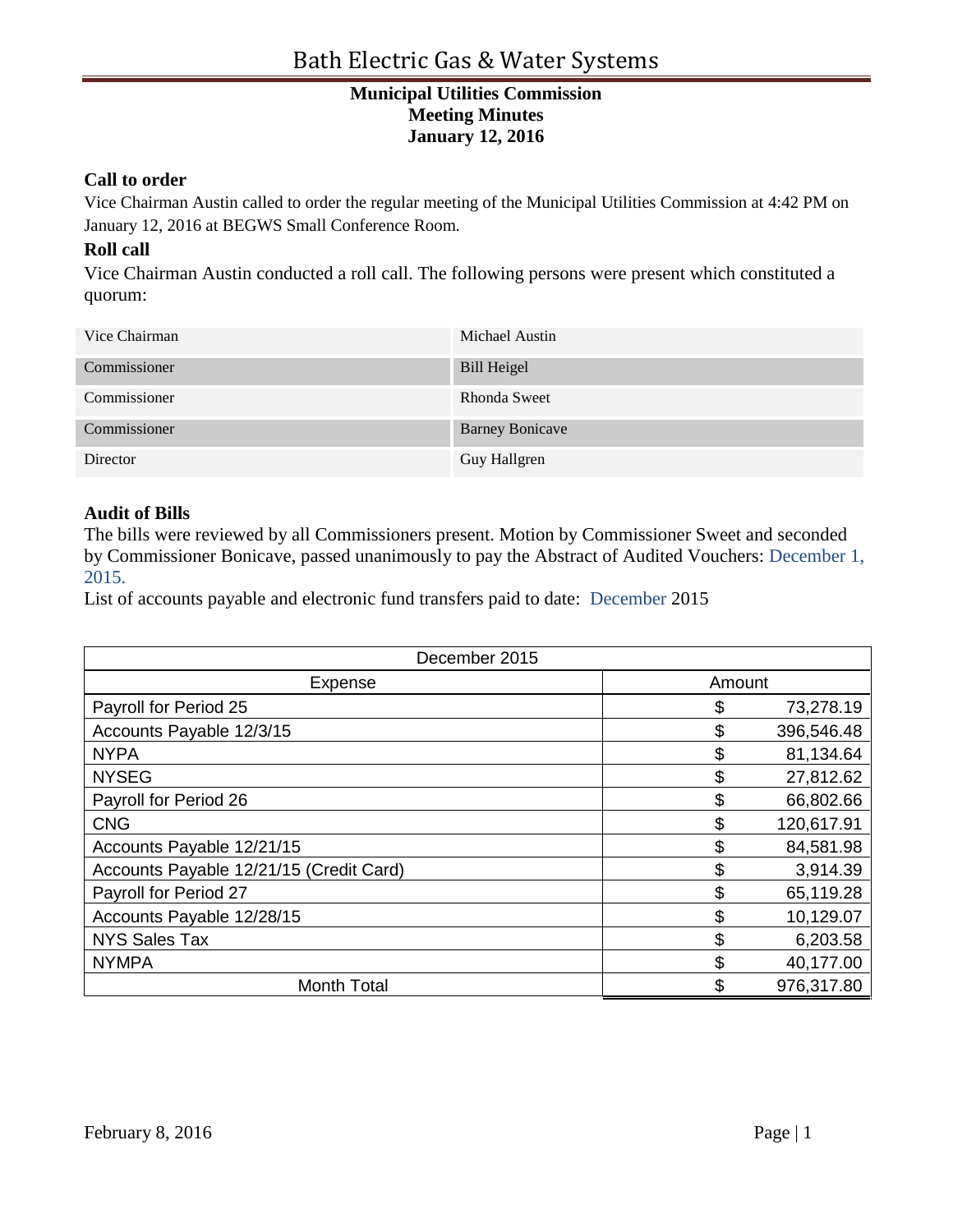## **Approval of Meeting Minutes**

Motion by Commissioner to approve meeting minutes, seconded by Commissioner Heigel. Approved unanimously.

# **Hilights from Supervisors Reports**

- During December the accounting staff designed new accounting reports to replace the previous "2015-2016 projected to budget variance" report which was extremely time consuming to prepare. The new reports consist of a condensed P&L statement for each department comparing the YTD actual vs the YTD budget. A new Cash Flow statement has been created to show the locations, sources and uses of cash.
- A committee was formed to work on the implementation of a new (better) integrated Enterprise Resource Planning (software) system. The first steps were taken toward mapping and analyzing the business processes at BEGWS. Also, contacts were made with a couple of recommended software suppliers and introductory information has been received.
- There was no QRS customer complaints filed with the NYS PSC during the month of November against BEGWS.
- There are 9,078 meters scheduled to be read in December of which 7,942 or 87.6% were actually read. This percentage would have been higher except for an unanticipated time off the last two days of the year**.**
- Currently we have 1186 offsite meter reads. This is about 13% of our total meter population. We currently have 208 e-bill customers and 267 direct withdrawal customers.
- Responded to callouts at 38 Ash and 29 Delaware
- Helped the sewer plant clean the sludge from the sludge tank
- Completed the annual meter test program for 2015. This included 175 tests, many of which were in service tests at the customers residence.
- Began stray voltage testing and inspection
- Repaired all the lights and globes in Pultney Park
- Repaired lights at Exit 39 on Rte. 86
- Began work on planning and scheduling the next phases of the 12 KV upgrade for the upcoming year. This spring/ summer will include a great deal of overtime to accomplish this because of the Businesses on W. Morris Street. All businesses will need to be shut down for approximately 1 hr each and then again for approximately 4 hrs. We are considering several different options including mutual aid for this summer's project, as there will be approximately 85 transformers on a radial feed with no backfeed possible.
- Investigated 7 gas odor complaints
- Investigated 1 CO Alarm
- Rebuilt water service, and installed new 1.5" water meter at National Hotel due to stopped meter.
- Installed new 2 " water meter at Steuben County Office Building due to leaking meter.

February 8, 2016 Page | 2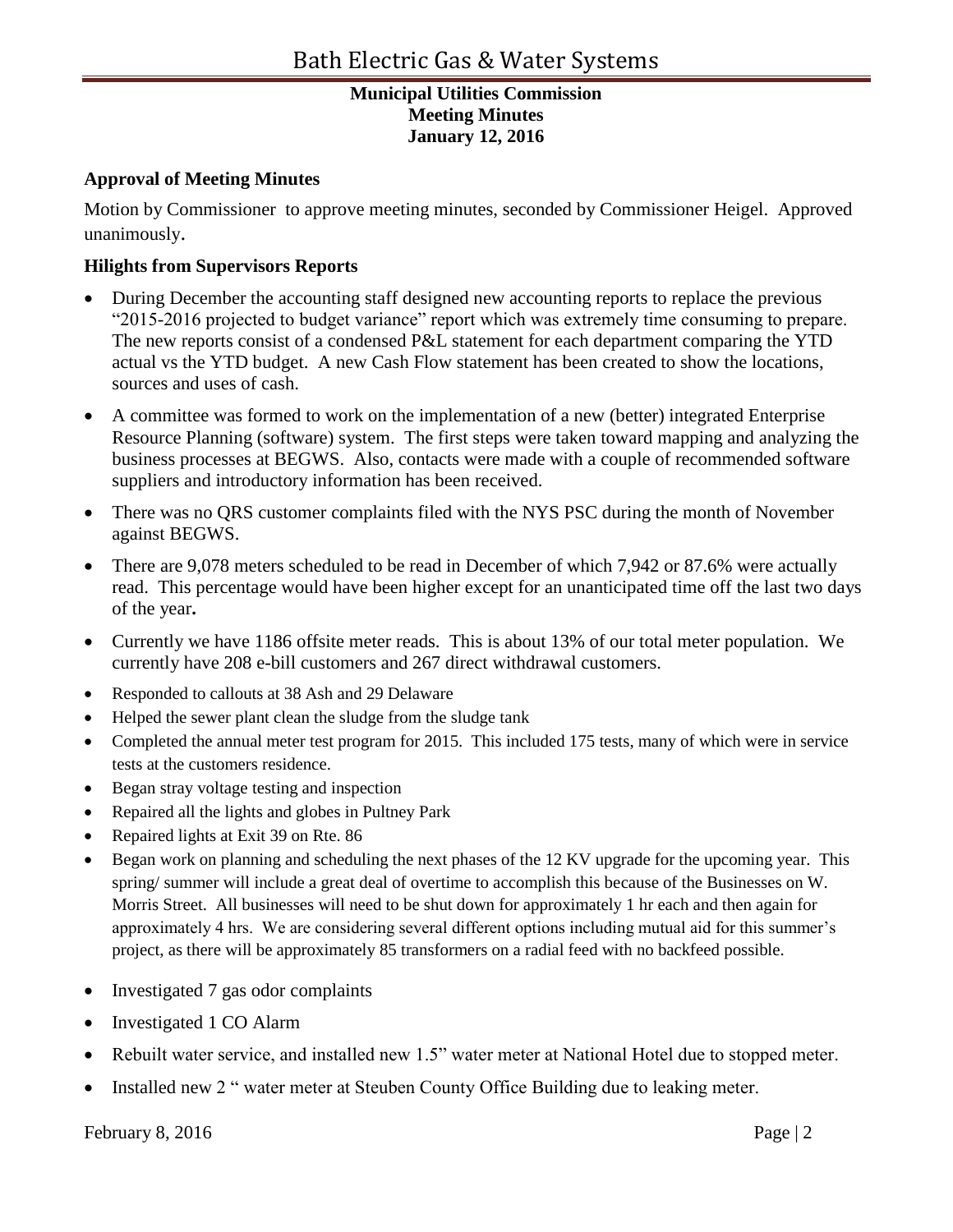# Bath Electric Gas & Water Systems

# **Municipal Utilities Commission Meeting Minutes January 12, 2016**

- UGLM Replaced leaking gas service and Service Dept . rebuilt and relocated meter set to outside the house at 215 Campbell St.
- Finished all gas main final connections on Liberty St
- Purged old main and capped
- Repaired Water main break on E. Washington Ext. near # 6916.
- Replaced water service curb to house at #9 Hudson St St
- Flushed sewer main on c/o Ark and South Ave
- North West Aerobic Digester cell was drained and cleaned by BEGWS. Estimates were requested from a 3rd party contractor but were deemed excessively at \$42,000 per digester cell.
- 12/30/15 received new pump for scum line pumping system.

# **Credit Card Policy**

Motion to approve BEGWS Credit Card Policy as recommended by the Bonadio Group auditors for 2015 by Commissioner Sweet, seconded by Commissioner Bonicave. Passed unanimously.

## **Accounting**

Motion by Commissioner Bonicave to approve GHD Engineering bills for engineering work completed for the Resource Recovery Hub, seconded by Commissioner Sweet. Passed Unanimously.

Motion to approve invoice to Machuga Contractors for paving work in the amount of \$117,938.96 by Commissioner Sweet, seconded by Commissioner Heigel. Passed unanimously.

Motion to request BAN for reimbursement of Liberty Street Gas Pipe Replacement by Commissioner Bonicave, seconded by Commissioner Sweet. Pass Unanimously.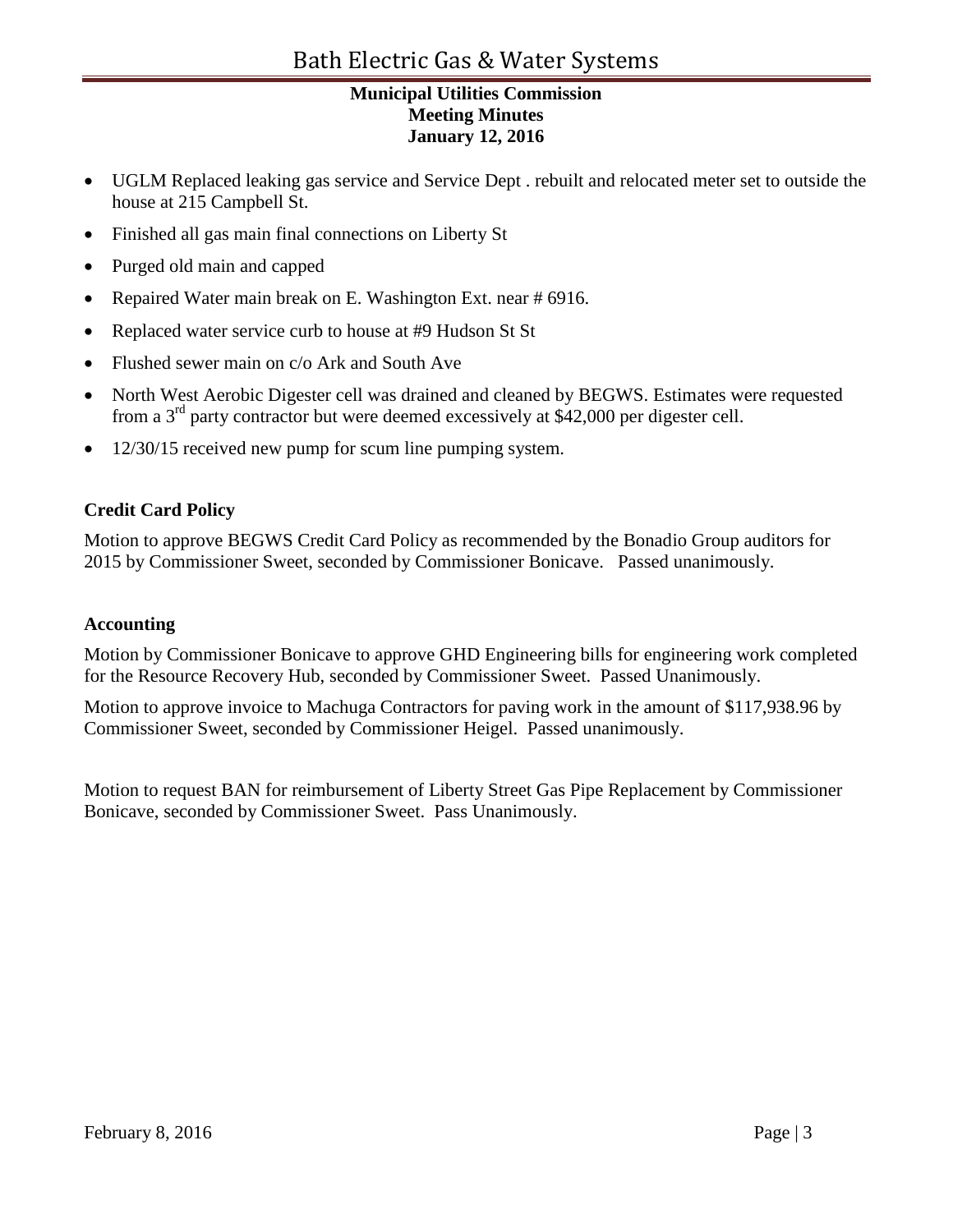# **Resource Recovery Hub meeting with US Department of Energy**

On November 30<sup>th</sup>, Director Hallgren conducted a meeting with Scott Hutchins of the US Department of Energy to review its vision for a resource recovery hub in the Village of Bath. The DOE has an interest with working with BEGWS to provide technical and engineering assistance. Mr. Hutchins also asked if BEGWS would be interested in their Better Plants initiative. This program would provide technical assistance, engineering resources, and visibility as a leader in the development of energy sources in the US.

#### **Smart Grid Project**

BEGWS has requested Wildan Energy Solutions to petition the NYS PSC for a smart grid demonstration project. As NYSERDA is not ready to move forward with its NY Prize awards, a demonstration project status could move BEGWS forward with providing funding to implement a smart grid sooner.

## **RRH**

- The following Letters of Support have recently been received for the smart grid and resource recovery hub project.
	- o Rochester Business Alliance
	- o James Fralick, Ph.D.
	- o Steuben County IDA
- The secondary upgrade phase bids have been received. CO Falter is the apparent low bid for general construction work at \$1.619M. Schular Haas is the apparent low bid for electrical contract work at \$234,349. Both low bidders have been qualified as responsible bidders.

*Motion by Commissioner Bonicave to award contracts to CO Falter and Schular Haas. Motion seconded by Vice Chairman Austin. Approved unanimously.* 

• BEGWS has garnered support from the EPA to convert the plant to a resource recovery hub. In addition the plant will become a research and test cell. This plant will become a model for other plants its size.

#### **At Risk Gas Pipe Replacement Program**

The Liberty Street Gas Pipe replacement project is about 95% complete. All service tie-ins and replacements are complete. Gas main tie-ins at Buell and W Washington Streets are the only remaining items to be completed. This will enable de-energizing all steel gas main on Liberty Street. The Steuben County facilities group provided concrete pavement restoration work as repayment for services rendered by BEGWS.

#### **Advanced Meter Instrumentation**

BEGWS is deploying Verizon AMI meters the week of November  $30<sup>th</sup>$ . Training will be held on December  $1<sup>st</sup>$ .

GE will be installing their pilot system in the month of December as well.

February 8, 2016 Page | 4